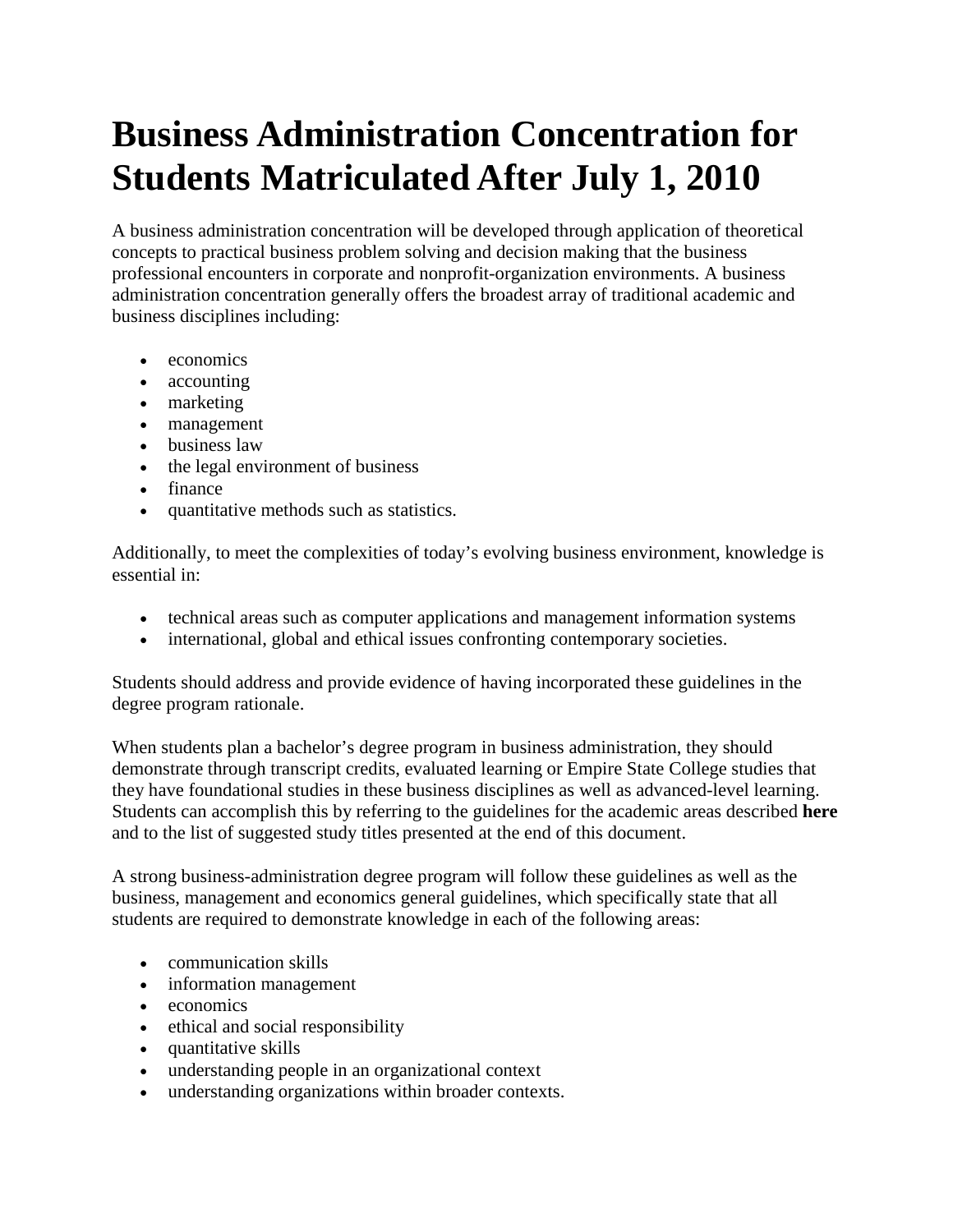A business administration concentration will include learning from each of the following core areas and a capstone study such as business policy or strategic management.

#### • **economics**

Degree programs will include both microeconomics and macroeconomics or a combination. Microeconomics can be conceived of as primarily examining decision making for a whole firm, whereas macroeconomics primarily examines the functioning of the broad environment within which individual firms operate.

### • **accounting**

Students study accounting to understand the approach, logic, strengths and weaknesses of this discipline in order to make informed use of this important management tool. Degree programs will include financial accounting, managerial accounting, a combination or accounting for decision makers.

#### • **marketing**

Students study marketing to gain understanding of functional issues that occur every day in business, such as finding customers for its products or services, developing or managing these products or services, identifying needs and distributing products or services. A foundational study in marketing, often titled Principles of Marketing or Marketing Fundamentals, will focus on these functional problems.

#### • **finance**

Knowledge in finance will enable students to project and plan the flow of funds so that there are adequate resources available when needed and to make appropriate allocation of funds and investment decisions.

#### • **management**

Studies in management foundations, often titled Fundamentals of Management, Principles of Management and Introduction to Management, cover topics such as planning, organizing, leading and controlling. Students are introduced to problem solving and analytical processes used in business environments. This includes establishing goals and objectives, as well as coordinating human, physical and financial resources needed to achieve them.

#### • **legal environment**

The student should have a foundation in law such as provided in the Legal Environment of Business or Business Law. Because laws and regulations increasingly influence business decisions, students need to understand how environment influences organizational decisions.

# • **quantitative methods**

Students need to have practical and applied quantitative skills appropriate to their work place and career pursuits. Statistics or other quantitative analysis studies will foster informed business judgments.

# • **management information systems**

Students need to have an understanding of the use and management of information as an organizational resource, provided through a basic study in information systems and introduction to computer applications.

#### • **capstone study**

A capstone study provides students with methodology, tools and problem-solving skills to integrate their business knowledge while solving problems affecting both the internal